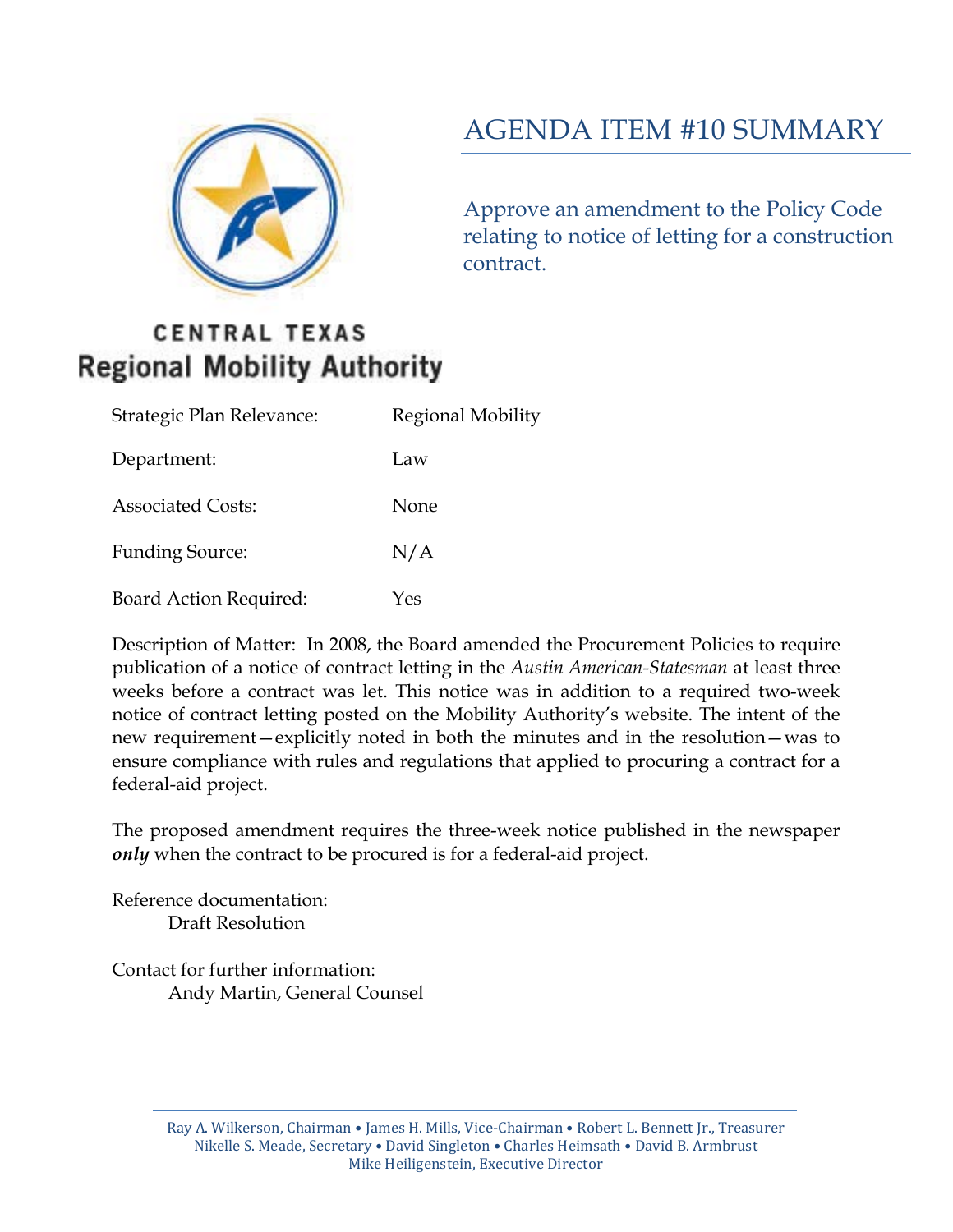#### **GENERAL MEETING OF THE BOARD OF DIRECTORS OF THE CENTRAL TEXAS REGIONAL MOBILITY AUTHORITY**

#### **RESOLUTION NO. 13-\_\_\_**

#### **AMENDING THE POLICY CODE RELATING TO NOTICE OF LETTING FOR A CONSTRUCTION CONTRACT..**

WHEREAS, by Resolution No. 08-64 adopted December 17, 2008, the Board amended the Mobility Authority Procurement Policies to ensure conformity with applicable federal rules and regulations; and

WHEREAS, by Resolution No. 12-016 adopted February 29, 2012, the Board adopted the Mobility Authority Policy Code ("Policy Code") as a non-substantive codification of all policy resolutions adopted by the Board since 2003; and

WHEREAS, the Executive Director recommends amending the Policy Code to require newspaper publication of a notice of contract letting only when the Mobility Authority is procuring a contract for a federal-aid construction project.

NOW THEREFORE, BE IT RESOLVED, that the Board hereby amends Section 401.037 (Notice of Contract Letting) of the Policy Code to read as set forth in Exhibit 1 to this resolution.

Adopted by the Board of Directors of the Central Texas Regional Mobility Authority on the 28<sup>th</sup> day of August, 2013.

\_\_\_\_\_\_\_\_\_\_\_\_\_\_\_\_\_\_\_\_\_\_\_\_\_\_\_\_ \_\_\_\_\_\_\_\_\_\_\_\_\_\_\_\_\_\_\_\_\_\_\_\_\_\_\_\_

Submitted and reviewed by: Approved:

Andrew Martin Ray A. Wilkerson General Counsel for the Central Chairman, Board of Directors Texas Regional Mobility Authority Resolution Number: 13-\_\_\_

Date Passed: 8/28/2013